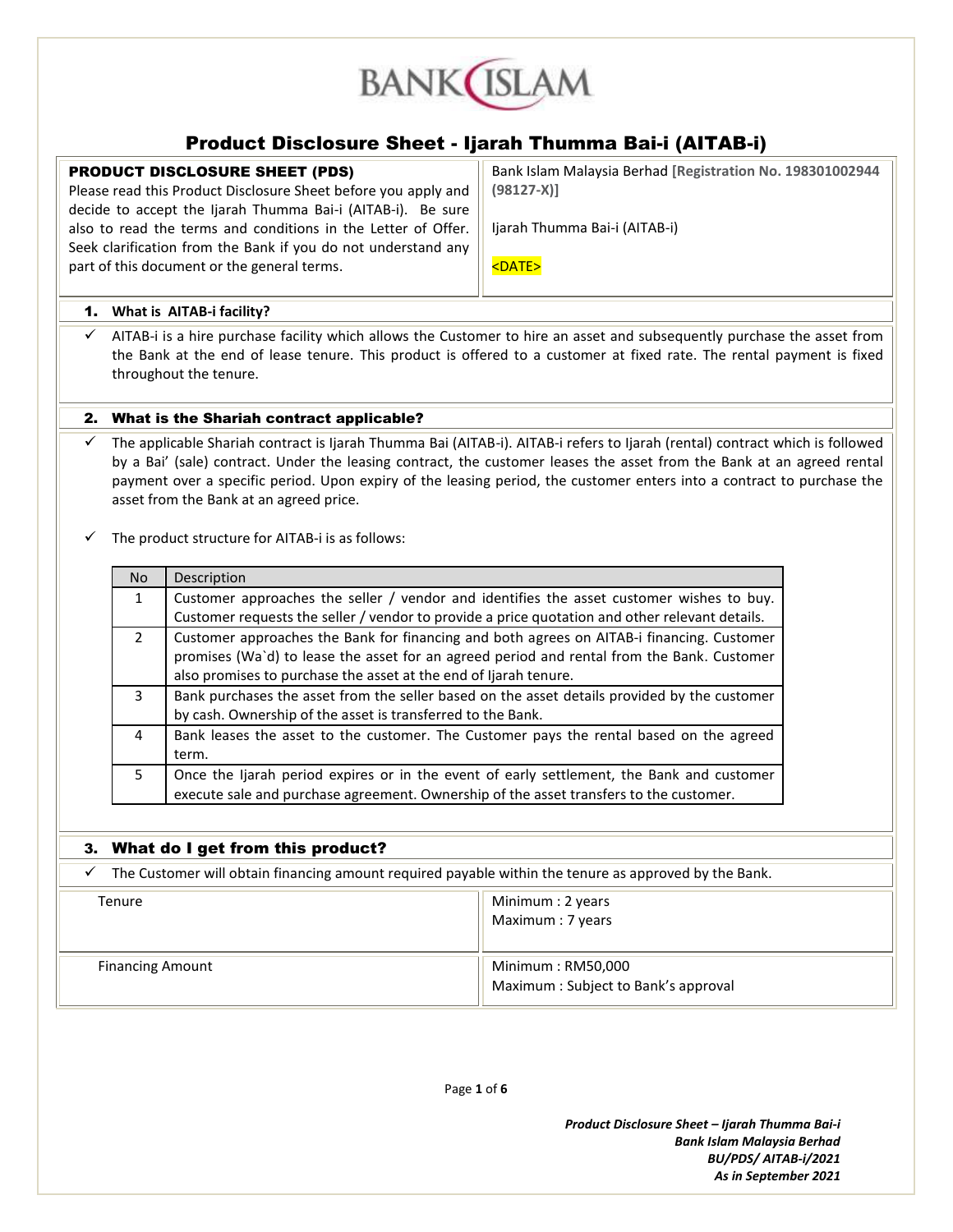

The sample calculation is illustrated below:

| Example                |          |
|------------------------|----------|
| Margin of Financing    | 100%     |
| <b>Facility Amount</b> | RM50,000 |

| <b>Rental Rate</b>  |  | Fixed Rate 2.5% per annum        |
|---------------------|--|----------------------------------|
|                     |  | Variable* Rate 2.5% +/- BFR/ COF |
| Tenure              |  | vears                            |
| Monthly             |  | RM567.13                         |
| Rental              |  |                                  |
| <b>Total Rental</b> |  | RM61,250.00                      |

\*Note : For variable rate financing, monthly installment and total amount payable may vary if BFR/ COF changes.

**Note**: The above example is only for illustration purpose and may not show the actual financing obligation of each AITAB-i.

4. What are my obligations?

 $\checkmark$  The Customer is obliged:

- i. To pay the rental (monthly) as approved by the Bank. Example (example : based on question 3 above) Your monthly rental is RM567.13
	- Total rental amount at the end of 7 years is RM61,250.00
	- Total profit at the end of 7 years is RM11,250.00

The monthly payment is calculated in accordance to the formula below : Fixed rate:

 $((P \times R \times T) + P) / t$ ,

Where:

- P = Financing Amount Approved
- R = Profit rate per annum
- T = Tenure of facility in years
- t = Tenure of facility in months

Note : For variable rate financing, monthly installment and total amount payable may vary if BFR/ COF changes.

ii. To purchase the asset at the end of tenure as well as in cases of default and early settlement from the Bank.

**Note**: The Sale Price will be calculated by the Bank based on the trigger event i.e. Maturity, Early Settlement, or Event of Default.

## 5. What are the fees and charges that I have to pay?

- $\checkmark$  Stamp Duty (as per Stamp Duty Act 1949 (Revised 1989)).
- $\checkmark$  Legal fee & disbursement Including solicitors fee for preparing financing documentation, registration of charge, land search and bankruptcy search (where applicable).
- $\checkmark$  Cancellation of the facility you are to pay the Bank all costs (if any) for the preparation and registration of security documents that has been incurred by the Bank in connection with the facility including all expenses incurred during the claim process.

Page **2** of **6**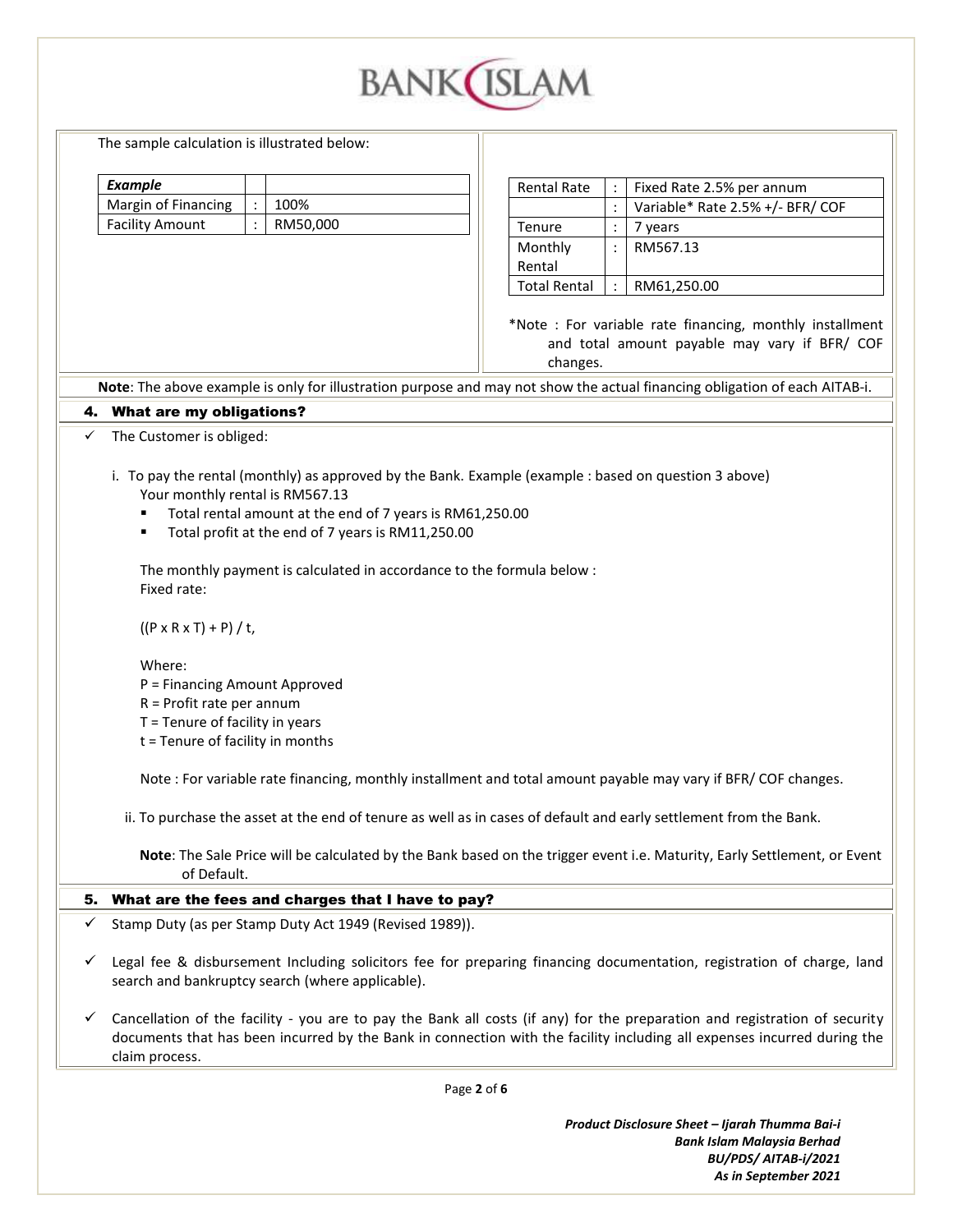

## 6. What if I fail to fulfill my obligations?

Should you fail to fulfill your obligation in a timely manner, the following shall apply:-

## **Breach of Wa`d**

Customer needs to compensate the Bank for any actual loss incurred by the Bank due to customer's breach of promise (Wa`d) to purchase asset from the Bank.

## **Event of Default**

- a) The Bank may by written notice to you, demand for immediate payment of amount overdue from you and/ or the guarantor;
- b) The Bank has the right to set off your deposit or any other account(s) maintained with the Bank towards settlement of overdue payment under this facilities granted by the Bank;
- c) The Bank has the right to take legal action against you if you fail to respond to the reminder and/or demand notices. The Bank shall exercise its right on any security pledged with the Bank and you are to bear all the cost involved. You are also responsible to settle any shortfall. Legal action against you may affect your credit rating leading to any future credit assessment being more difficult or expensive to you; and
- d) Cross default of other facilities with the Bank may be triggered.

## **Late Payment**

- The Bank shall impose Ta'widh (compensation) against you as follows:-
- a. Before maturity of the facility
	- A sum equivalent to one per centum (1%) per annum on overdue installment(s) until date of full payment.
- b. After maturity of the facility

A sum equivalent to the prevailing daily overnight Islamic Interbank Money Market Rate (IIMM) on outstanding balance i.e. outstanding balance less Ibra' (if any).

b. Post judgment debt

A sum equivalent to the prevailing daily overnight Islamic Interbank Money Market Rate on basic judgment sum calculated from judgment date until date of full payment.

**Note**: The imposition of Ta'widh shall be in such manner as approved by Bank Negara Malaysia from time to time.

### 7. What if I fully settle the financing before its maturity?

- Rebate (Ibra') will be given to you on early settlement or early redemption of the facility.
- Rebate (Ibra') Formula

Ibra' / Rebate on early settlement = Deferred Profit

Note:

- i. Deferred Profit = Total Contracted Profit Accrued Profit
- ii. Total Contracted Profit = Sale Price Purchase Price (or Financing Amount)

Page **3** of **6**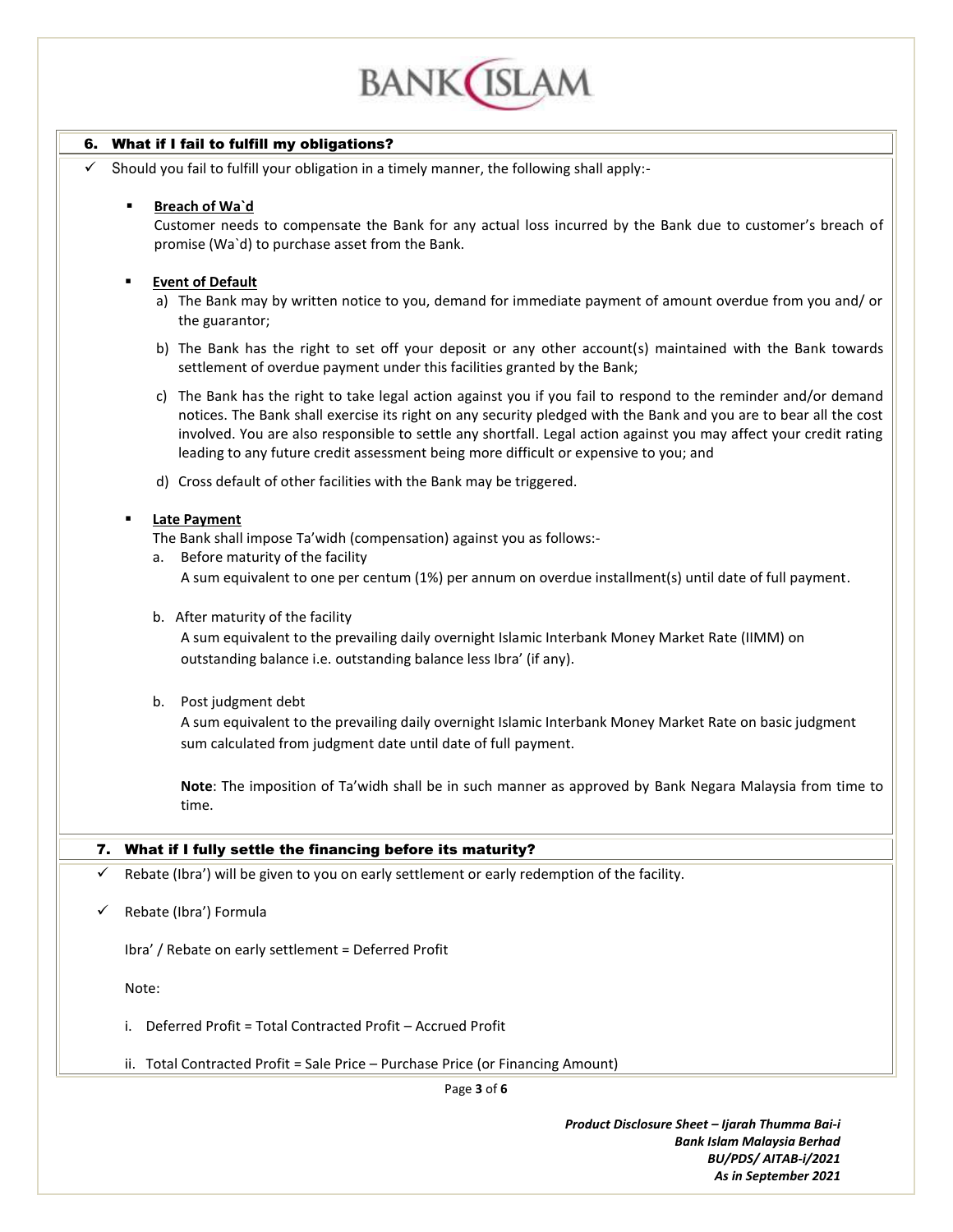

**BANK**(ISLAM

The Bank does not impose a lock-in period for this facility and there is no fee imposed for early settlement before maturity.

#### 8. Do I need to take up Takaful coverage?

 $\checkmark$  Yes, you are required to obtain Takaful coverage from our panel Takaful providers or other Takaful companies as approved by the Bank (where applicable).

#### 9. Do I need a guarantor or collateral?

 $\checkmark$  If you do not meet the minimum credit requirement, Bank Islam may require guarantor(s) or collateral in order for you to proceed with the submission.

#### 10. What are the major risks?

 $\checkmark$  No major risk involved. The rental rate remains fixed for the entire financing tenure.

#### 11. What do I need to do if there are changes to my contact detail?

It is important for you to immediately inform us of any changes in your contact details to ensure that all correspondences reach you in a timely manner.

## 12. Where can I get assistance and redress?

 If you have difficulties in servicing the payments, you should contact us earliest possible to discuss the payment options. You may contact us at:

#### *Corporate Banking*

*Bank Islam Malaysia Berhad 23th Floor, Menara Bank Islam No 27, Jalan Perak, 50450 Kuala Lumpur Relationship Manager: (to be filled by our RM's) Tel: (to be filled by our RM's)* Fax: *03-2726 7818 Email: (to be filled by our RM's) Or*

*Commercial Banking, Bank Islam Malaysia Berhad 23rd Floor, Menara Bank Islam No 22, Jalan Perak, 50450 Kuala Lumpur Relationship Manager: (to be filled by our RM's) Tel: (to be filled by our RM's)*

Page **4** of **6**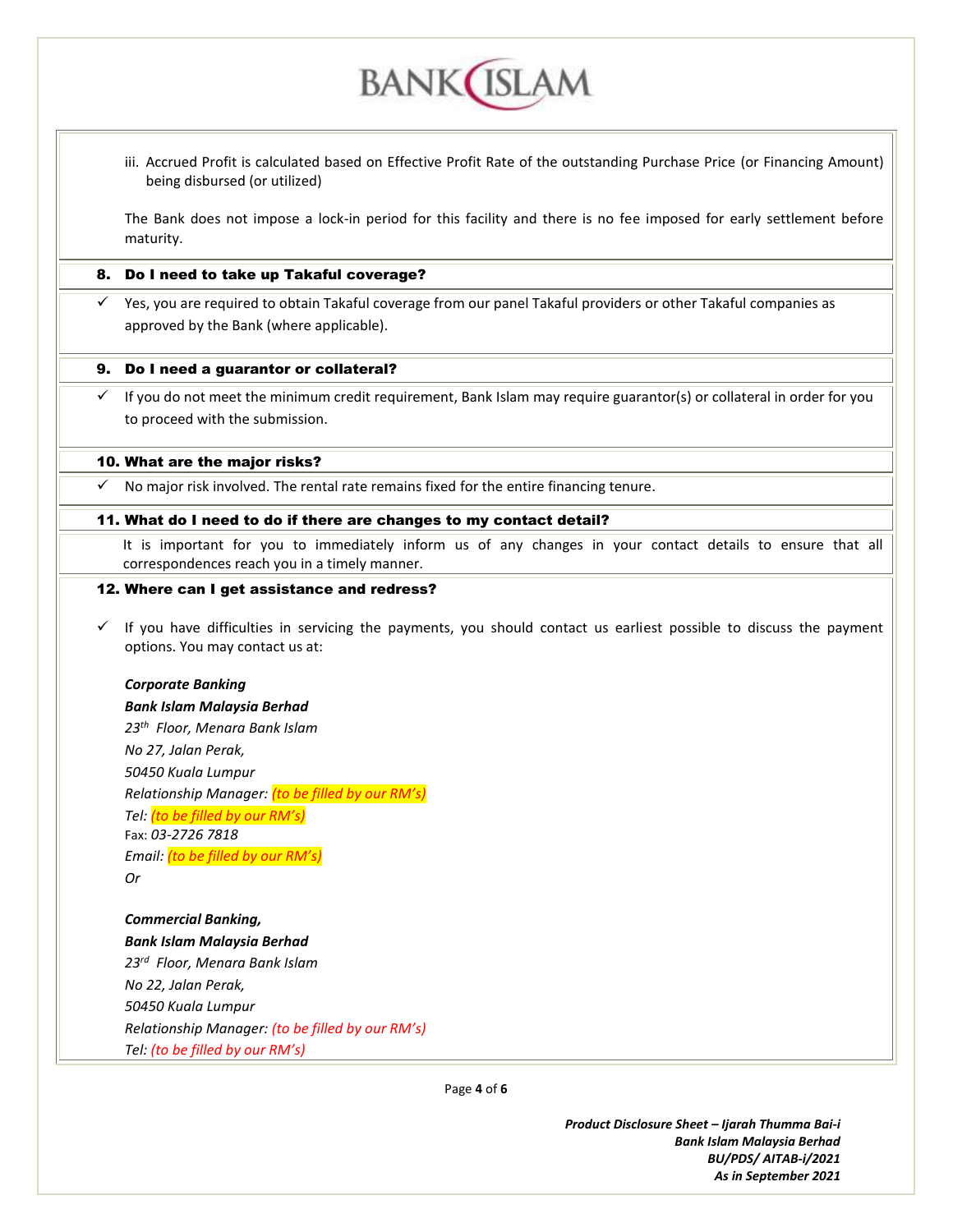

Fax: *03-2726 7818 Email: (to be filled by our RM's)*

## *Or*

## *SME Banking*

*Bank Islam Malaysia Berhad 16th Floor, Menara Bank Islam No 22, Jalan Perak, 50450 Kuala Lumpur Relationship Manager: (to be filled by our RM's) Email: sme-assist@bankislam.com.my*

 $\checkmark$  If you wish to complaint on the products or services provided by us, you may contact us at:

# *Contact Centre & Customer Care*

*Bank Islam Malaysia Berhad 17th Floor, Menara Bank Islam No 22, Jalan Perak, 50450 Kuala Lumpur Tel: 03-26 900 900 Email: [contactcenter@bankislam.com.my](mailto:contactcenter@bankislam.com.my)*

 $\checkmark$  For SME, you may seek the services of Agensi Kaunseling dan Pengurusan Kredit (AKPK), an agency established by Bank Negara Malaysia to provide free services and money management, credit counseling, financial education and debt restructuring. You can contact AKPK at:

Level 5 and 6, Menara Bumiputra Commerce Jalan Raja Laut 50350 Kuala Lumpur Tel: 603 -2616 7766 Fax: 603 -2616 7601 Website: https://www.akpk.org.my/

 $\checkmark$  If the query or complaint is not satisfactorily resolved by us, you may contact Bank Negara Malaysia LINK or TELELINK at:

## *Block D, Bank Negara Malaysia, Jalan Dato' Onn, 50480 Kuala Lumpur. Tel: 1-300-88-5465 Fax: 03-2174 1515 Email: [bnmtelelink@bnm.gov.my](mailto:bnmtelelink@bnm.gov.my)*

Page **5** of **6**